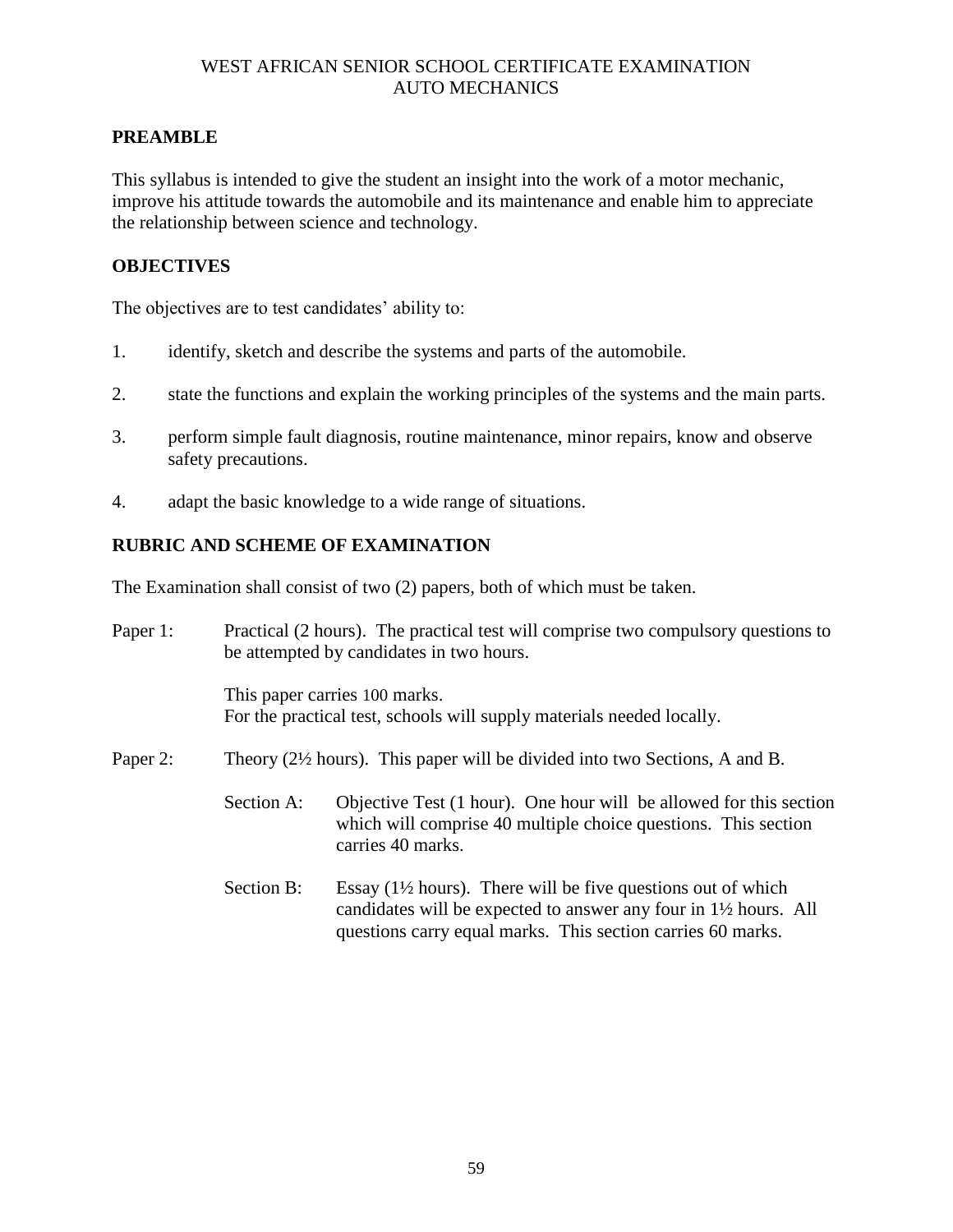# **DETAILED SYLLABUS**

| S/NO. | <b>TOPIC</b>                                  | <b>THEORY</b>                                                                                                                                                                                                                                                                                                             | <b>PRACTICAL</b>                                                                                                               |
|-------|-----------------------------------------------|---------------------------------------------------------------------------------------------------------------------------------------------------------------------------------------------------------------------------------------------------------------------------------------------------------------------------|--------------------------------------------------------------------------------------------------------------------------------|
| 1.    | <b>REGULATIONS</b><br><b>AND SAFETY</b>       | Instructions in basic<br>1.1<br>safety precautions. Basic<br>tools, instruments,<br>equipment and their<br>maintenance                                                                                                                                                                                                    | 1.1.1<br>Identification and use of<br>various types of fire<br>extinguishers and other<br>workshop machinery and<br>equipment. |
| 2.    | <b>LAYOUT OF A</b><br><b>MOTOR VEHICLE</b>    | 2.1<br>Arrangement and functions of the<br>main components of the body and<br>drive of conventional and<br>alternative vehicles, engine,<br>transmission, wheels and tyres,<br>steering, braking, suspension and<br>electrical systems                                                                                    | 2.1.1<br>Inspection of motor vehicle<br>layout, identification of<br>main components for cars<br>and commercial vehicles       |
| 3.    | <b>ENGINE</b><br>(a) Main components          | 3.1<br>Arrangement and functions of the<br>main components: cylinder head<br>and cover; cylinder block,<br>crankshaft, flywheel, connecting<br>rod, piston and rings, spark plug<br>(petrol), fuel injection pump and<br>injector (diesel), valve, valve<br>springs, oil seal, cam-shaft, push<br>rod, rocker shaft/arms. | 3.1.1<br>Identification of main<br>components.<br>3.1.2<br>Decarbonization of cylinder<br>head.                                |
|       | (b) Principles of<br>operation                | 3.2 Two stroke and four stroke cycles-<br>petrol and diesel.                                                                                                                                                                                                                                                              |                                                                                                                                |
|       | (c) Types of Engine                           | 3.3 Single and multicylinder engines.                                                                                                                                                                                                                                                                                     | Inspection and classification<br>3.3.1<br>of engines according to<br>cylinders.                                                |
|       |                                               |                                                                                                                                                                                                                                                                                                                           | Measurement of the bore and<br>3.3.2<br>crank-journals for wear.                                                               |
|       | (d) Crank<br>arrangement and<br>firing order. | 3.4 Crank-arrangement and firing<br>order: 2,4 and 6 cylinder in-line<br>engines; V-4, V-6 and 4-cylinder<br>horizontally opposed engines.                                                                                                                                                                                | 3.4.1<br>Determination of firing<br>order through valve<br>openings.                                                           |
|       | (e) Valve operating<br>mechanism.             | 3.5<br>Functions and operation of valve<br>operating mechanism, drives,<br>layout, main components; valve<br>timing including calculation of<br>valve opening and closing<br>periods.                                                                                                                                     | 3.5.1<br>Identification of main<br>components.<br>3.5.2<br>Valve adjustments.                                                  |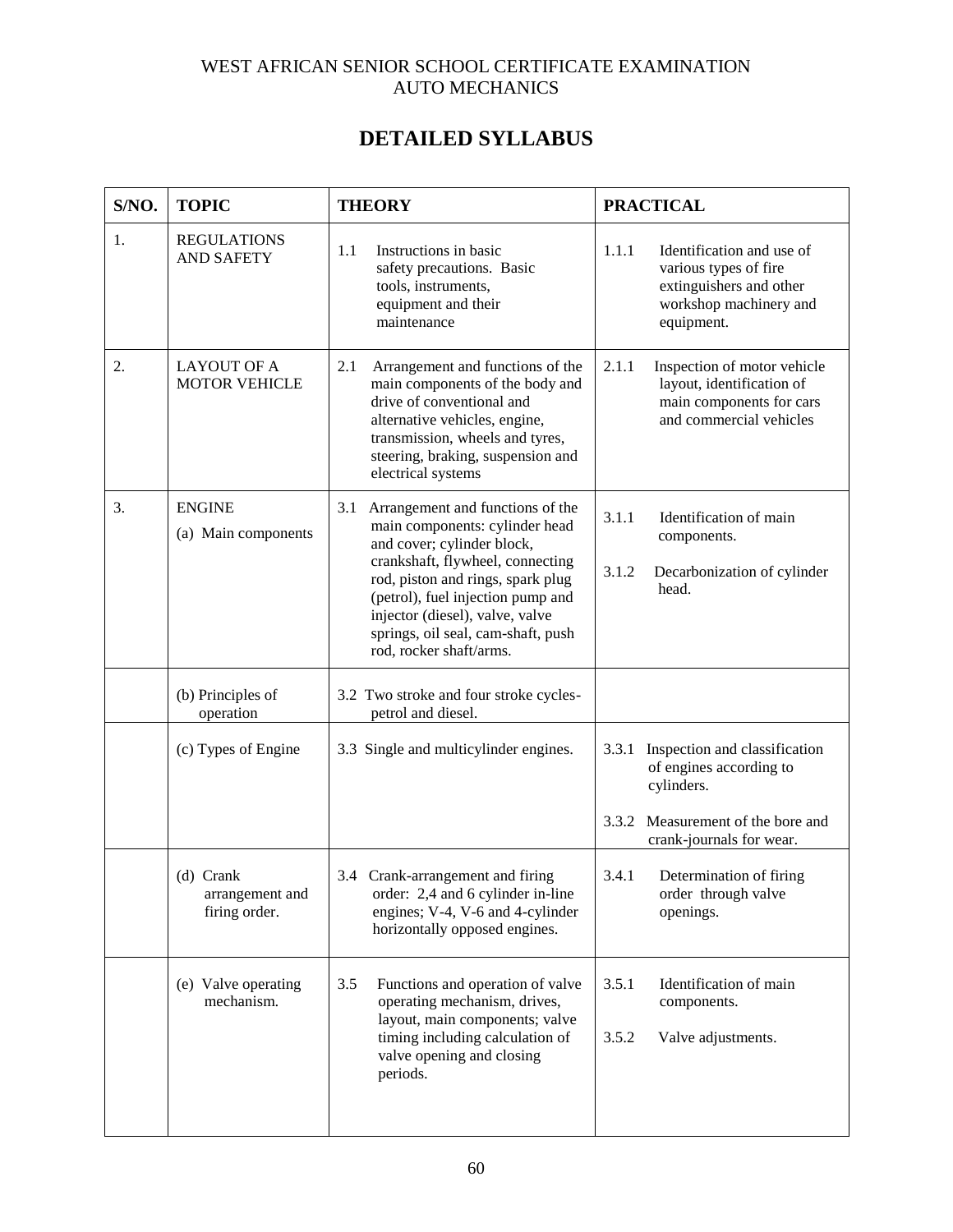| S/NO. | <b>TOPIC</b>               | <b>THEORY</b> |                                                                                                                                                                              | <b>PRACTICAL</b>                                                 |                                                                                                                                |
|-------|----------------------------|---------------|------------------------------------------------------------------------------------------------------------------------------------------------------------------------------|------------------------------------------------------------------|--------------------------------------------------------------------------------------------------------------------------------|
| 4.    | <b>FUEL SYSTEMS</b>        | 4.1           | Fuels and combustion: Elements<br>of combustion; air-fuel ratios;<br>types and properties of fuel-<br>petrol and diesel.                                                     | 4.1.1.                                                           | Checking fuel system<br>troubles.                                                                                              |
|       |                            |               |                                                                                                                                                                              | 4.1.2.                                                           | Inspection of exhaust gases<br>for normal air-fuel ratios and<br>excessively worn engine.                                      |
|       |                            | 4.2           | Petrol: Layout and operation of<br>petrol supply system-gravity and<br>force-feed systems; simple<br>carburettor, multi-jet carburettor.<br>Air filters/cleaners. Mechanical | 4.2.1                                                            | Inspection of layout of<br>petrol supply system:<br>dismantling, examination<br>and reassembling of a<br>mechanical fuel pump. |
|       | and electrical fuel pumps. |               | 4.2.2.                                                                                                                                                                       | Dismantling, inspection and<br>reassembling of a<br>carburettor. |                                                                                                                                |
|       |                            | 4.3           | Diesel: Layout of a diesel supply<br>system; elementary treatment of<br>injection pumps and injectors.                                                                       |                                                                  | 4.3.1 Inspection of various types of<br>injection pumps, servicing of<br>injectors only.                                       |
| 5.    | <b>EXHAUST SYSTEM</b>      | 5.1           | Purpose and layout of the<br>system.<br>Types of silencers and<br>manifolds.                                                                                                 | 5.1.1                                                            | Inspection of exhaust system<br>and identification of the<br>exhaust and inlet manifolds.                                      |
| 6.    | <b>LUBRICATION</b>         | 6.1           | Engine Lubrication: Reasons for<br>lubrication and types; boundary<br>layer and film lubrication.<br>Lubricated parts and<br>components.                                     | 6.1.1                                                            | Identification of main<br>components, changing of oil<br>and oil filters.                                                      |
|       |                            |               | Types of feed-splash, forced and<br>mist.                                                                                                                                    |                                                                  |                                                                                                                                |
|       |                            | 6.2           | Lubricants: Applications in<br>engines, gear boxes and final<br>drives; viscosity rating, SAE<br>numbers.                                                                    | 6.2.1                                                            | Identification of different<br>types of lubricants.<br>Comparing fresh and used<br>oils. Use of the grease gun.                |
| 7.    | <b>COOLING SYSTEM</b>      | 7.1           | Water Cooling System: Purpose<br>and layout of the system;<br>functions of main components.<br>Thermo-syphon and pump<br>assisted systems.                                   | 7.1.1                                                            | Identification of main<br>components, inspection of<br>radiator and its construction;<br>replacement of fan belt.              |
|       |                            | 7.2           | Air Cooling System: Layout and<br>functions of the system; main<br>components. Comparison of the<br>air and water cooling systems.                                           |                                                                  |                                                                                                                                |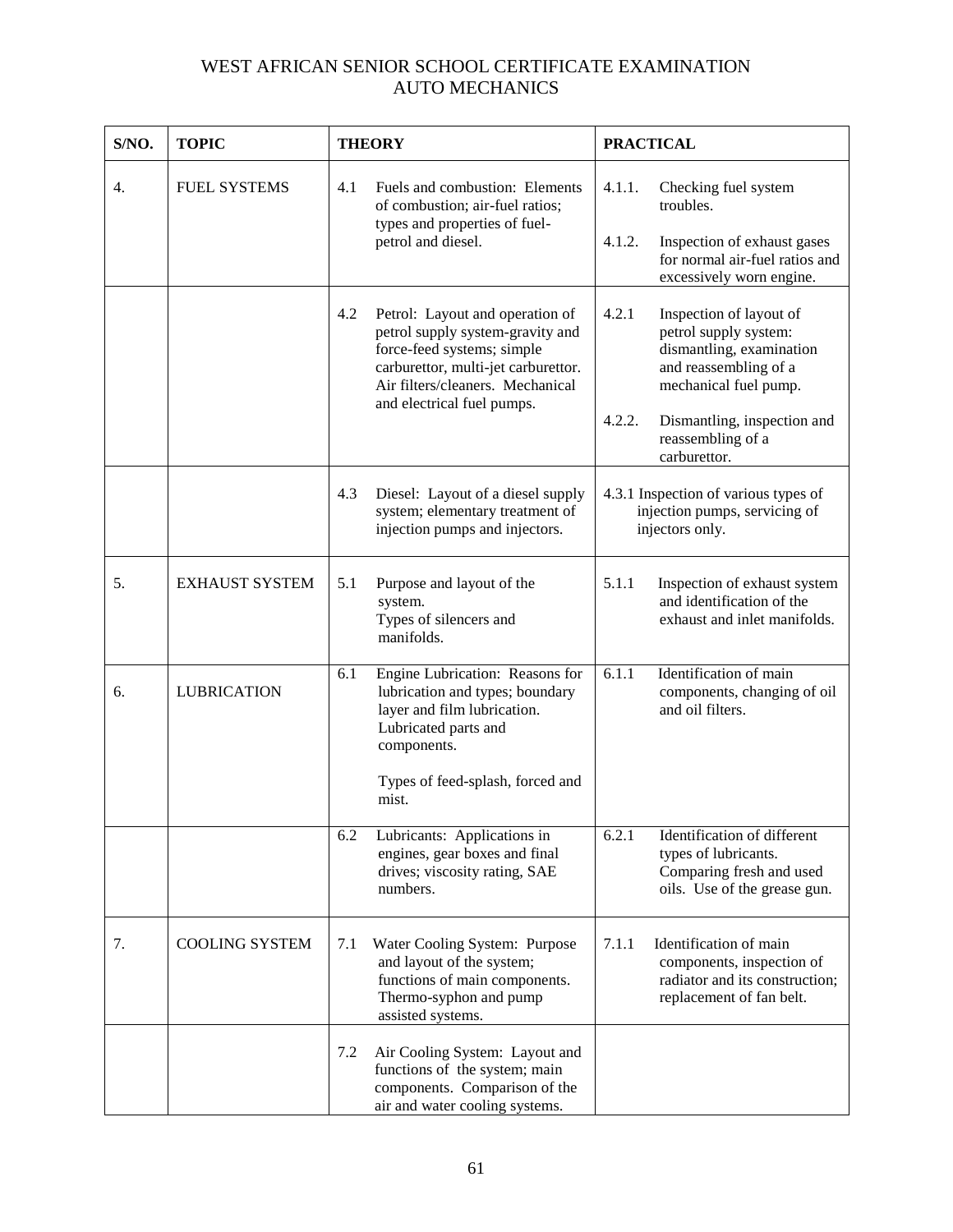| S/NO.       | <b>TOPIC</b>                                   | <b>THEORY</b>                                                                                                                                                                                                                                                        | <b>PRACTICAL</b>                                                                                                                                               |  |
|-------------|------------------------------------------------|----------------------------------------------------------------------------------------------------------------------------------------------------------------------------------------------------------------------------------------------------------------------|----------------------------------------------------------------------------------------------------------------------------------------------------------------|--|
| 8.          | <b>TRANSMISSION</b><br><b>SYSTEM</b>           |                                                                                                                                                                                                                                                                      |                                                                                                                                                                |  |
|             | (a) Layout                                     | Function of the transmission<br>8.1<br>system. Types-manual and<br>automatic (excluding twin axles<br>and double reduction axles);<br>merits and demerits.                                                                                                           | 8.1.1<br>Identification of different<br>types of layout.                                                                                                       |  |
|             | (b) Clutch Assembly                            | 8.2<br>Functions of a clutch. Types and<br>operating principles of single<br>plate, multiplate and introduction<br>of fluid flywheel. Methods of<br>actuation-hydraulic and<br>mechanical.                                                                           | 8.2.1<br>Dismantling, identifying parts<br>and re-assembling a clutch<br>unit (single plate). Adjusting<br>clutch pedal clearance and<br>bleeding clutch unit. |  |
|             | (c) Gearbox                                    | 8.3<br>Types, layout and operating<br>principles of crash, constant mesh<br>and synchromesh gearboxes; main<br>components and their functions.<br>Gear selector mechanism; simple<br>calculations of gear ratios.                                                    | 8.3.1<br>Identification of components<br>of a gearbox.<br>8.3.2<br>Inspection of gear teeth for<br>wear.                                                       |  |
|             | (d) Propeller shaft<br>and Universal<br>joint. | Functions of the propeller shaft,<br>8.4<br>universal joint and sliding joint.                                                                                                                                                                                       | 8.4.1<br>Examination of the propeller<br>shaft and universal joint<br>bearings for bow and wear<br>respectively.                                               |  |
|             | (e) Rear Axle                                  | 8.5<br>Arrangement and functions of<br>main components-final drive<br>gears, differential unit, half shaft,<br>oil seal and hub bearings.                                                                                                                            |                                                                                                                                                                |  |
| $\mathbf Q$ | <b>WHEELS AND</b><br><b>TYRES</b>              | Wheels:<br>9.1<br>Road wheels, common types :<br>pressed steel, disc and wire<br>spoke wheels, hub attachments.                                                                                                                                                      | 9.1.1<br>Checking and adjustment of<br>wheel bearing clearance;<br>removal and changing of<br>road wheels.                                                     |  |
|             |                                                | 9.2<br>Tyres:<br>Tubed and Tubeless types;<br>Advantages and disadvantages,<br>Types and sizes.                                                                                                                                                                      | 9.2.1<br>Tyre fitting and checking tyre<br>pressure.                                                                                                           |  |
| 10.         | <b>BRAKING SYSTEM</b>                          | 10.1 Layout, functions and operation<br>of braking system, drum and<br>disc; mechanical and hydraulic.<br>Brake lining materials and<br>methods of attachment.<br>Importance of servo-assisted<br>brake. Advantages and<br>disadvantages of disc and drum<br>brakes. | 10.1.1<br>Inspection of different types<br>of brakes. Replacement of<br>pads and shoes, bleeding<br>and adjustment. "Spot-<br>testing" of brakes.              |  |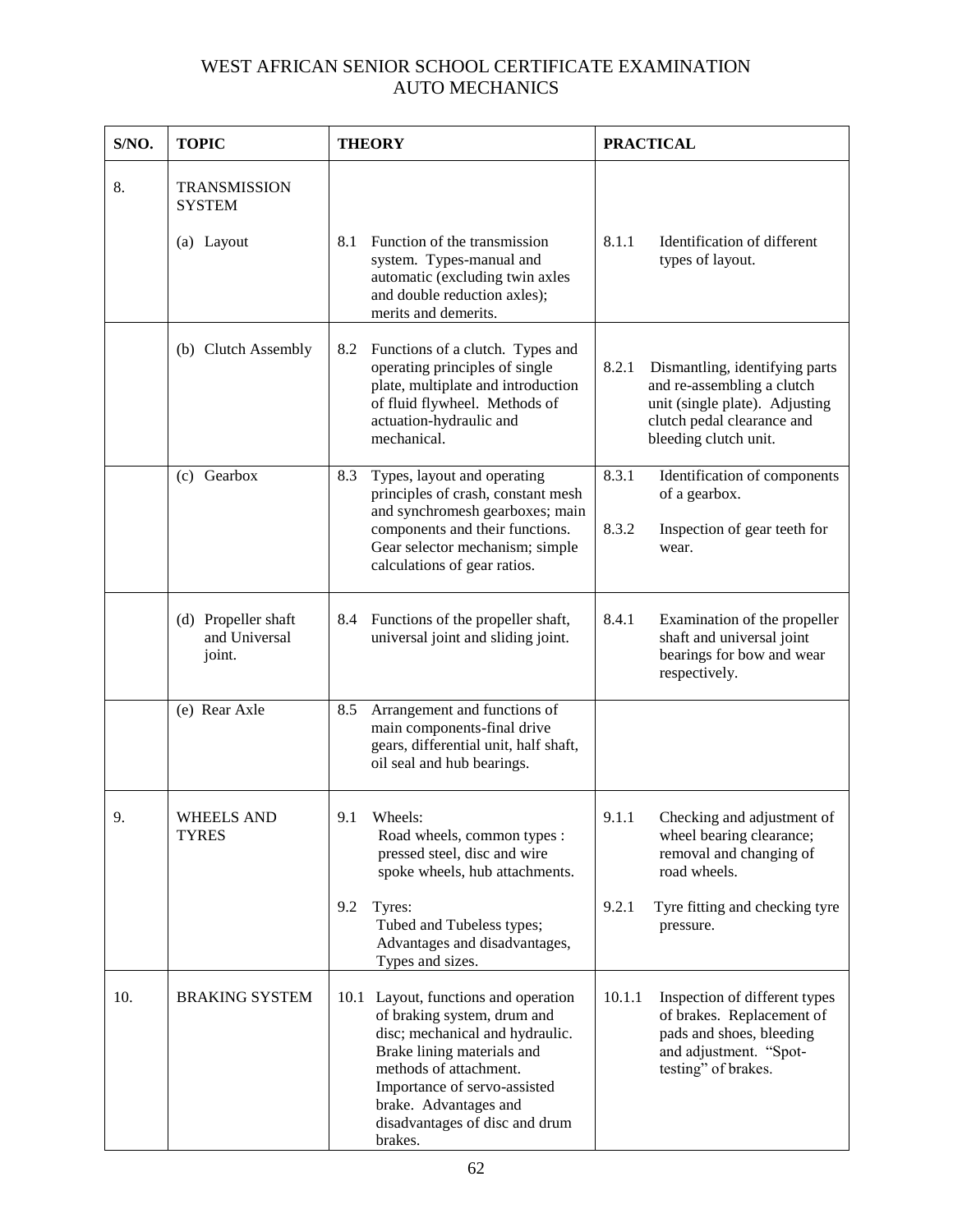| S/NO. | <b>TOPIC</b>                        | <b>THEORY</b>                                                                                                                                                                                                                                                | <b>PRACTICAL</b>                                                                                                              |
|-------|-------------------------------------|--------------------------------------------------------------------------------------------------------------------------------------------------------------------------------------------------------------------------------------------------------------|-------------------------------------------------------------------------------------------------------------------------------|
| 11.   | <b>STREERING</b><br><b>SYSTEM</b>   | 11.1 General layout and functions of<br>the front axle and steering<br>systems.                                                                                                                                                                              | 11.1.1<br>Identification of components<br>of different layouts.                                                               |
|       |                                     | 11.2 Steering geometry: Ackerman<br>linkage, castor, camber, king pin<br>inclination, toe-in and toe-out.<br>Types of steering gearboxes-rack<br>and pinion, recirculating balls<br>only.                                                                    | 11.2.1<br>Front wheel alignment,<br>inspection of tyre wear<br>patterns.                                                      |
| 12.   | <b>SUSPENSION</b><br><b>SYSTEM</b>  | 12.1 Purpose of the suspension<br>system, layout and types; rigid<br>beam and independent<br>suspension (semi-elliptic and coil<br>springs); advantages and<br>disadvantages, shock absorbers.                                                               | Identification of differences<br>12.1.1<br>between the rigid beam and<br>independent suspension.                              |
| 13.   | <b>ELECTRICAL</b><br><b>SYSTEMS</b> |                                                                                                                                                                                                                                                              |                                                                                                                               |
|       | (a) Fundamentals                    | 13.1 Basic electrical terms and<br>symbols. A.C. and D.C. sources,<br>simple circuits, Ohm's law and<br>calculations involving series and<br>parallel circuits. Basic<br>components and their functions-<br>relays, resistors, lamps, fuses and<br>switches. | 13.1.1<br>Setting up simple electrical<br>circuits, use of simple<br>electrical measuring<br>instruments.                     |
|       | (b) Auto Wiring<br>System           | 13.2 Wire gauges, colour coding-<br>reasons for their use. Wiring<br>system-earth and insulated return<br>systems; ways of joining cables-<br>jointing, terminals, connectors<br>soldering.                                                                  | Inspection and identification<br>13.2.1<br>of various components.<br>Simple soldering.                                        |
|       | (c) Ignition System                 | 13.3 Layout of the coil ignition<br>system. Function and operation<br>of the main components.                                                                                                                                                                | 13.3.1<br>Identification of main<br>components; ignition timing,<br>setting of contact breaker<br>points and spark plug gaps. |
|       | (d) Starting System                 | 13.4 Layout and functions of the main<br>components.                                                                                                                                                                                                         | 13.4.1<br>Inspection and identification<br>of main components.                                                                |